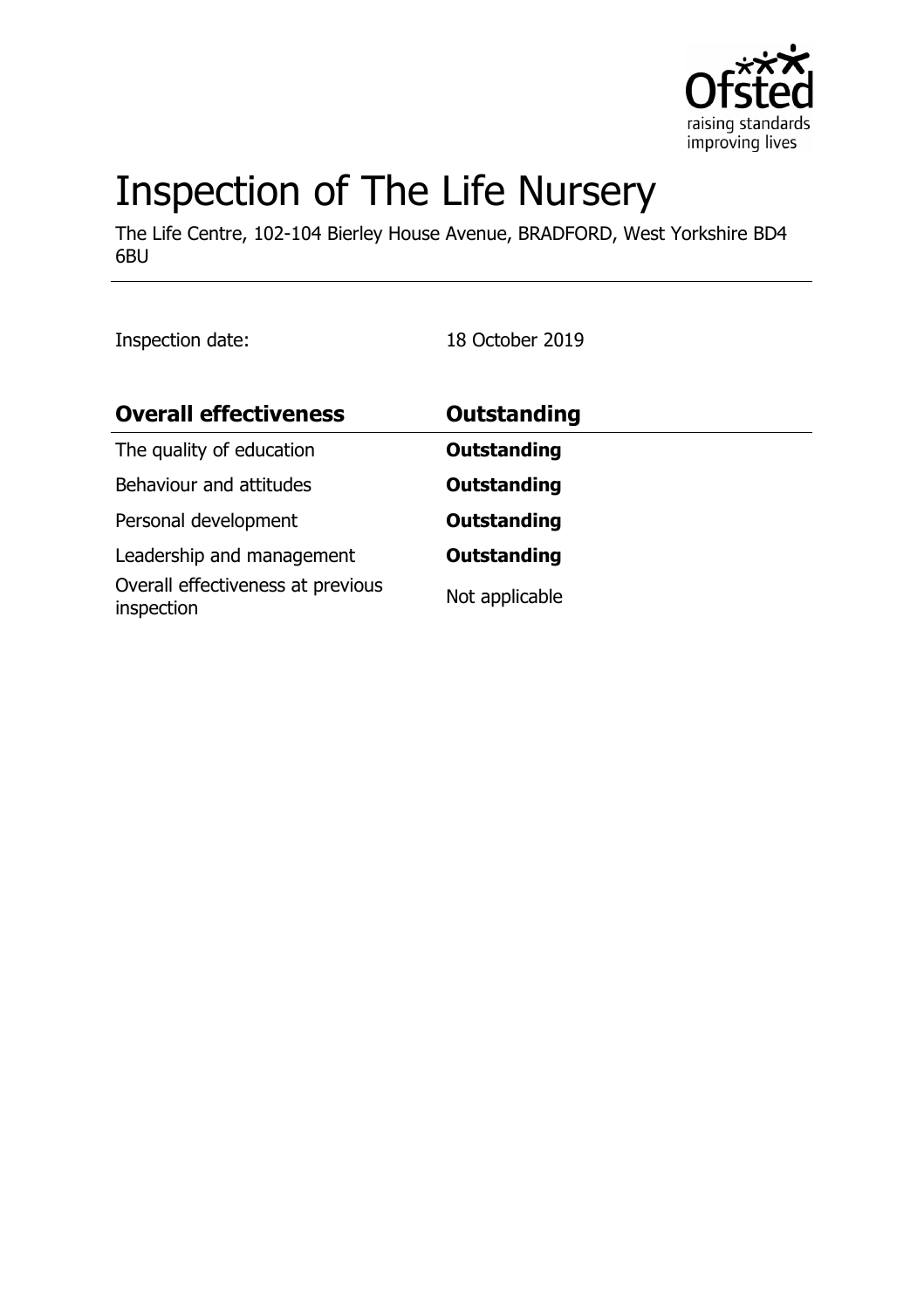

# **What is it like to attend this early years setting?**

#### **The provision is outstanding**

All children, including those at risk of underachieving, flourish and excel in their learning. They develop a wealth of knowledge and skills that prepare them wonderfully for starting school. Children enter happily and with great excitement. They quickly settle, become deeply engrossed and have immense fun through their thirst for learning. Children move freely between indoors and outdoors. This facilitates their imagination, interests and preferred learning styles well. Children show excellent concentration, motivation and curiosity. They explore pumpkins with awe and wonder as they taste, smell and feel these. Children express, with great confidence, impressive and comical language while describing these. Staff create safe and magnificent learning environments and demonstrate high-quality teaching. They build on what children know with superior skill. For example, they encourage children to closely observe the pumpkin using a magnifying glass and talk about its different components. Children's behaviour is exemplary. They are exceptionally kind and caring and show a wonderful awareness and respect for difference. They form remarkable friendships and play harmoniously. Where children have additional needs, older children are amazingly attuned to these, readily involving them in their play. Children show they feel safe and secure. They readily approach staff to ask for help or support.

### **What does the early years setting do well and what does it need to do better?**

- $\blacksquare$  The dedicated and passionate provider, manager and staff have high aspirations for children and a remarkable understanding of families' diverse needs. They meticulously observe and assess children's learning and plan inspiring, unique and inclusive educational programmes. Staff reflect difference extremely well in the nursery.
- Staff provide a tremendous range of captivating resources, activities and first hand experiences. They remove barriers to learning including where children have additional needs or use English as an additional language. Staff help children to catch up quickly through rapid early intervention including excellent partnership working with community initiatives and professionals.
- Staff inspire parents to support children's learning. For example, they provide excellent role modelling through stay and play, singing and story sessions. They have set up a library, provide home-learning activities and hold regular parent consultations. Staff proudly display wonderful examples of parents' involvement.
- $\blacksquare$  Staff reinforce and reflect healthy living marvellously. As part of this, they take part in healthy lifestyle awards related to improving children's health in the nursery environments. Children delight in talking about growing and taking carrots home.
- $\blacksquare$  Children manage risk very well. Boys work collaboratively while stacking crates to climb in and out of the enormous cardboard box. Children harmoniously build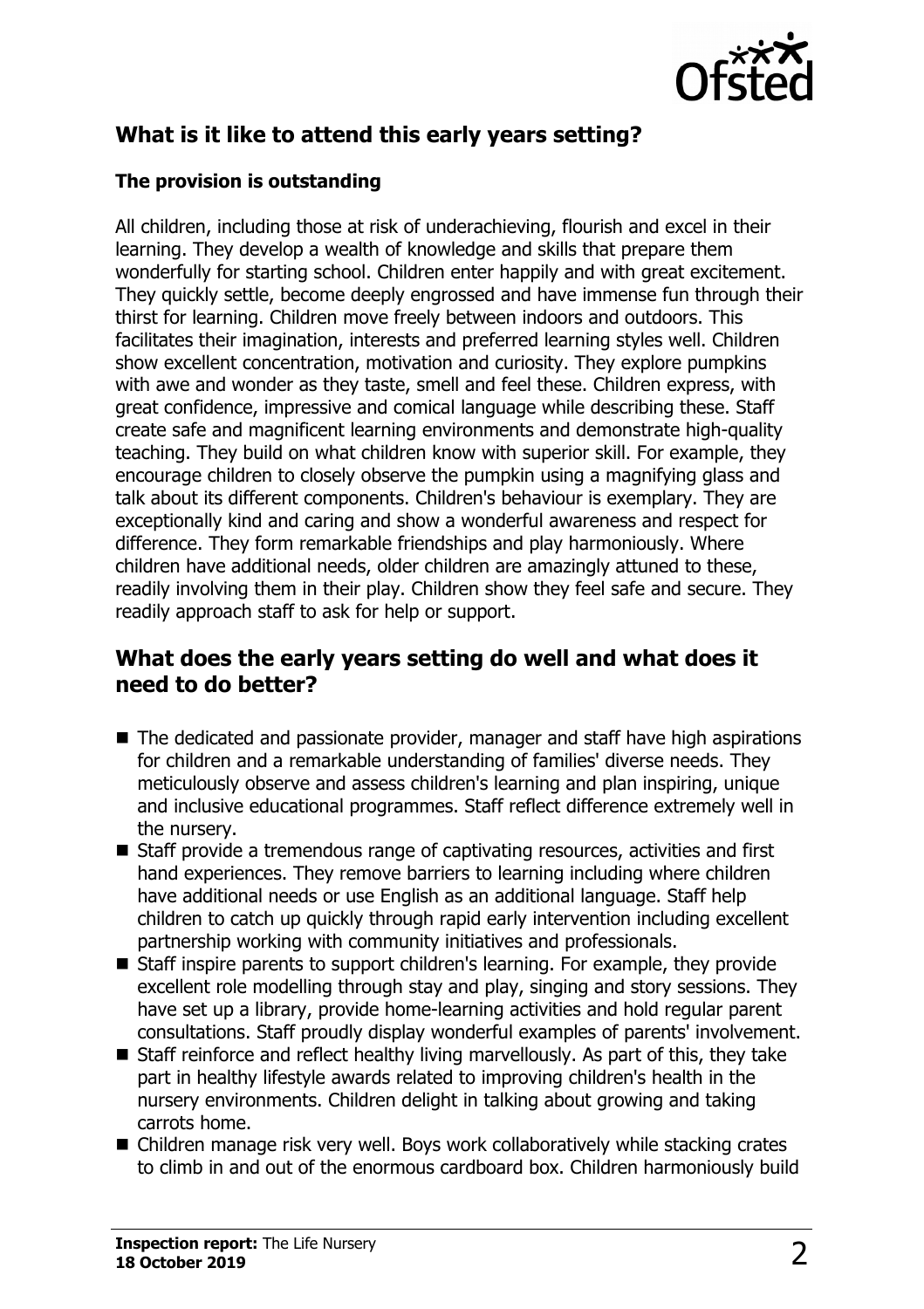

stable obstacle courses and balancing platforms, using planks and large industrial reels. Children put on helmets before skilfully riding balance bikes.

- Elaborate development plans are informed by impressive self-reflection tools. Staff qualifications have a significant impact on the outstanding leadership and practice. This is also attributed to rigorous monitoring of staff practice and precise training, such as that related to literacy for boys and risky play. Staff feel exceptionally well supported.
- $\blacksquare$  Staff carry out home visits before children start nursery, helping them to build trusting relationships with families. They gather extensive information to individually tailor children's initial visits and their care and education.
- Children's photographs are attached to their coat peg, water bottle and selfregistration card, helping to foster their sense of belonging. Staff also plan an 'All about me' topic to enhance transitions and help children learn about their uniqueness. For instance, children look in mirrors and create paper self-portraits. Children show remarkable independence during excellent care routines.
- Staff magnificently support children's early communication, literacy and mathematical skills. The environment is rich in print and language and children practise small physical skills while using tweezers and weaving ribbon through fencing. Children make marks in flour, while playing in the outdoor exploratory kitchen. Children park numbered bikes in numbered bays and measure their pumpkins with the tape measure.
- Children are enthralled with staff's exciting reading. Staff bring favourite stories to life through exciting activities and displays. This helps to reinforce and deepen children's knowledge and love of books.

# **Safeguarding**

The arrangements for safeguarding are effective.

The manager and staff have an excellent understanding of their roles and responsibilities in keeping children safe. They work closely with other professionals to minimise risk to children, attend extensive regular refresher training and undertake safeguarding audits. Furthermore, they stringently monitor children's attendance and regularly practise 'lock down' procedures in the event of an emergency situation. Staff have an excellent understanding of possible indicators of abuse and how to report concerns of a child protection nature, to promote children's welfare. Staff carry out meticulous risk assessments to maintain a safe and secure environment for children.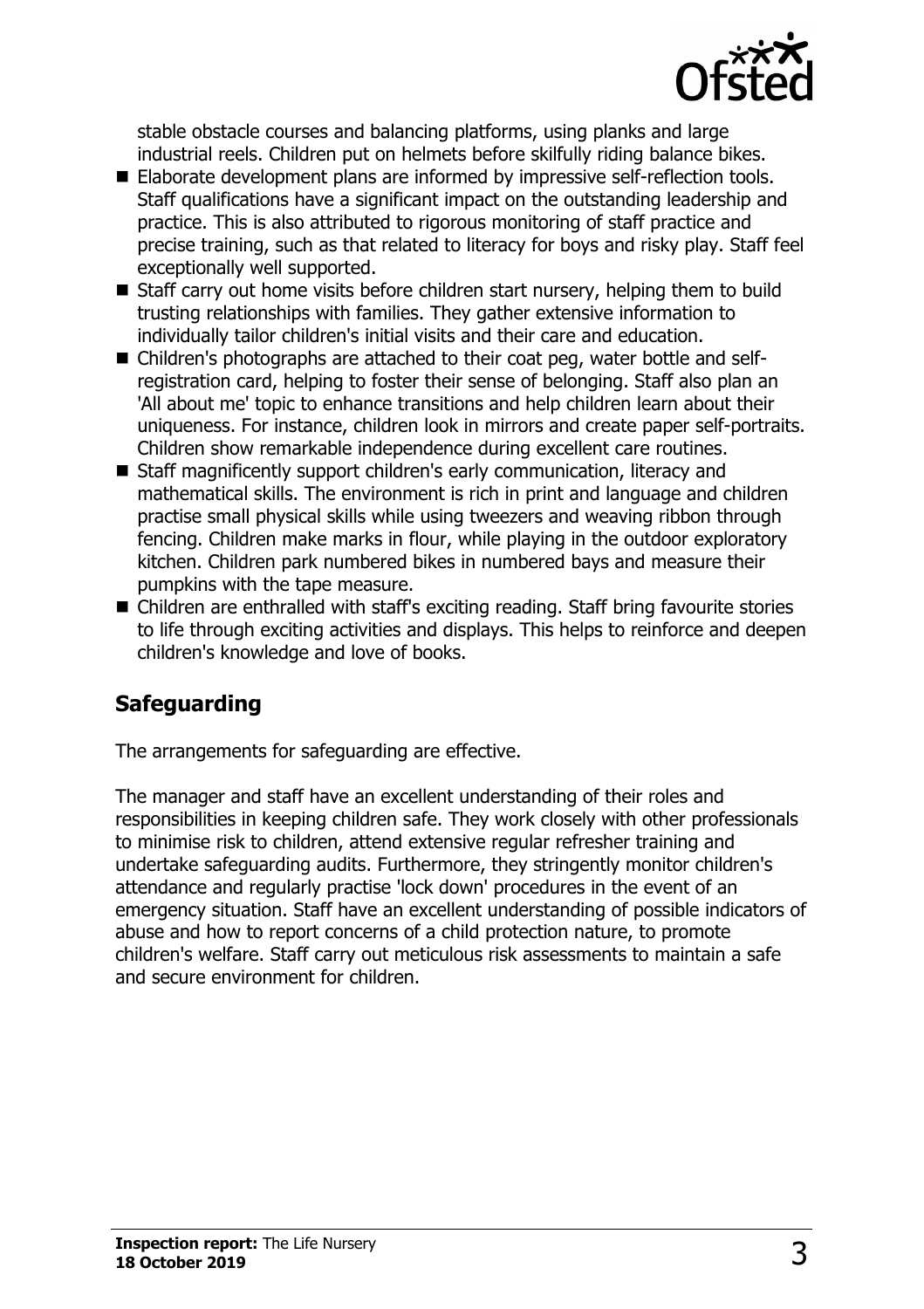

| <b>Setting details</b>                       |                                                                                      |
|----------------------------------------------|--------------------------------------------------------------------------------------|
| Unique reference number                      | EY547903                                                                             |
| <b>Local authority</b>                       | <b>Bradford</b>                                                                      |
| <b>Inspection number</b>                     | 10108313                                                                             |
| <b>Type of provision</b>                     | Childcare on non-domestic premises                                                   |
| <b>Registers</b>                             | Early Years Register, Compulsory Childcare<br>Register, Voluntary Childcare Register |
| Day care type                                | Full day care                                                                        |
| Age range of children                        | 2 to $4$                                                                             |
| <b>Total number of places</b>                | 33                                                                                   |
| Number of children on roll                   | 30                                                                                   |
| Name of registered person                    | Our Bd4 Cic                                                                          |
| Registered person unique<br>reference number | RP547902                                                                             |
| <b>Telephone number</b>                      | 01274 687 588                                                                        |
| Date of previous inspection                  | Not applicable                                                                       |

## **Information about this early years setting**

The Life Nursery registered in 2017. The nursery employs five members of staff, four of whom hold early years qualifications; one is at level 2, one is at level 3, one is at level 4 and the manager holds early years professional status. The nursery opens Monday to Friday, from 8.30am to 3.15pm, term time only. The nursery provides funded early education for two-, three- and four-year-old children.

## **Information about this inspection**

#### **Inspector**

Rachel Ayo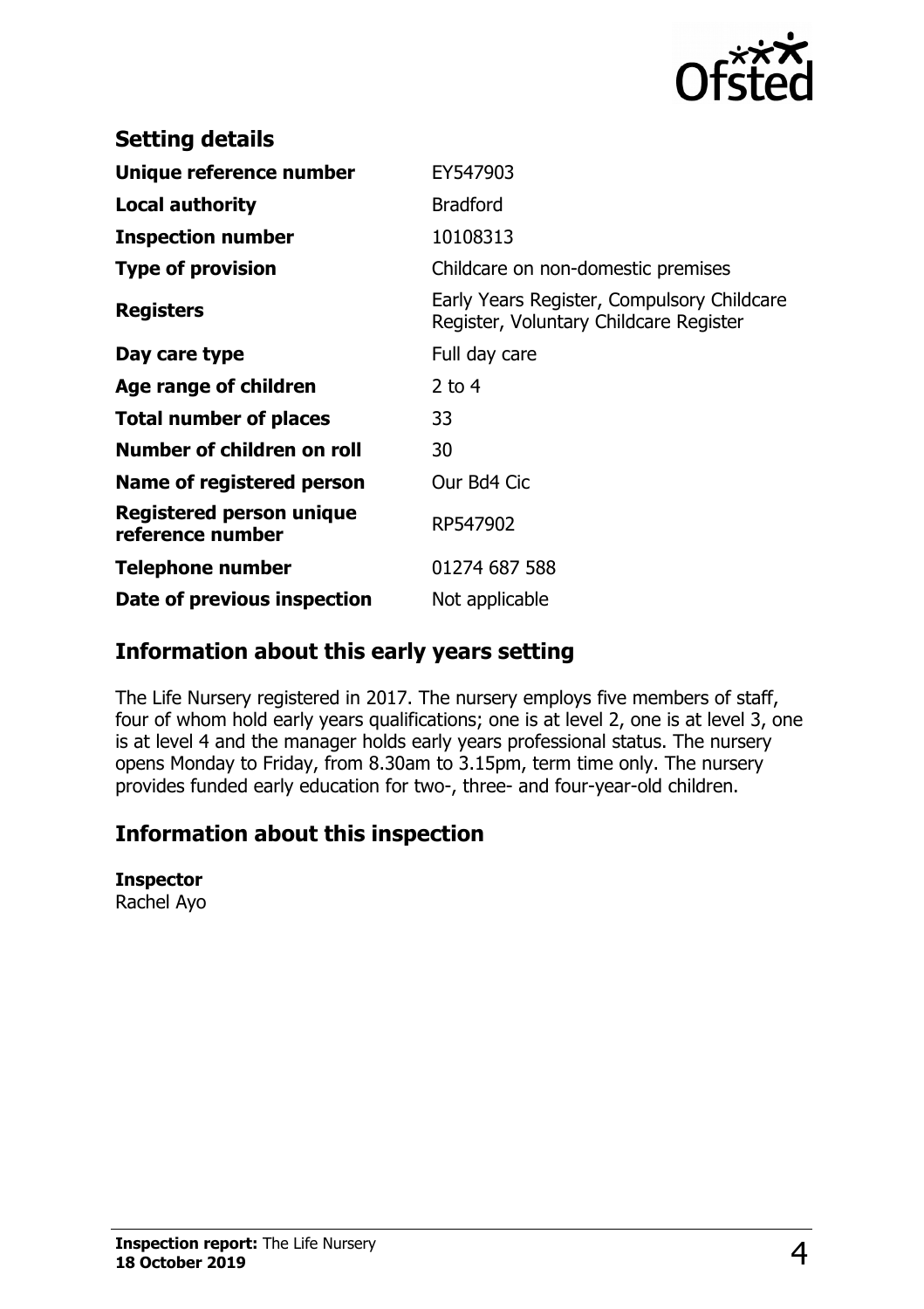

#### **Inspection activities**

- The inspector viewed areas used for childcare purposes and undertook a learning walk with the nursery manager.
- $\blacksquare$  The inspector observed the quality of teaching indoors and outdoors and assessed the impact of this on children's learning.
- $\blacksquare$  The inspector spoke with staff, children and parents during the inspection.
- $\blacksquare$  The inspector completed a joint observation of staff's practice with the nursery manager.
- $\blacksquare$  The inspector held a meeting with the nursery manager. She looked at various documents, including those related to the suitability and qualifications of staff, self-evaluation, planning and children's records of learning.
- $\blacksquare$  The inspector viewed written feedback from parents.

We carried out this inspection under sections 49 and 50 of the Childcare Act 2006 on the quality and standards of provision that is registered on the Early Years Register. The registered person must ensure that this provision complies with the statutory framework for children's learning, development and care, known as the early years foundation stage.

If you are not happy with the inspection or the report, you can [complain to Ofsted.](http://www.gov.uk/complain-ofsted-report)